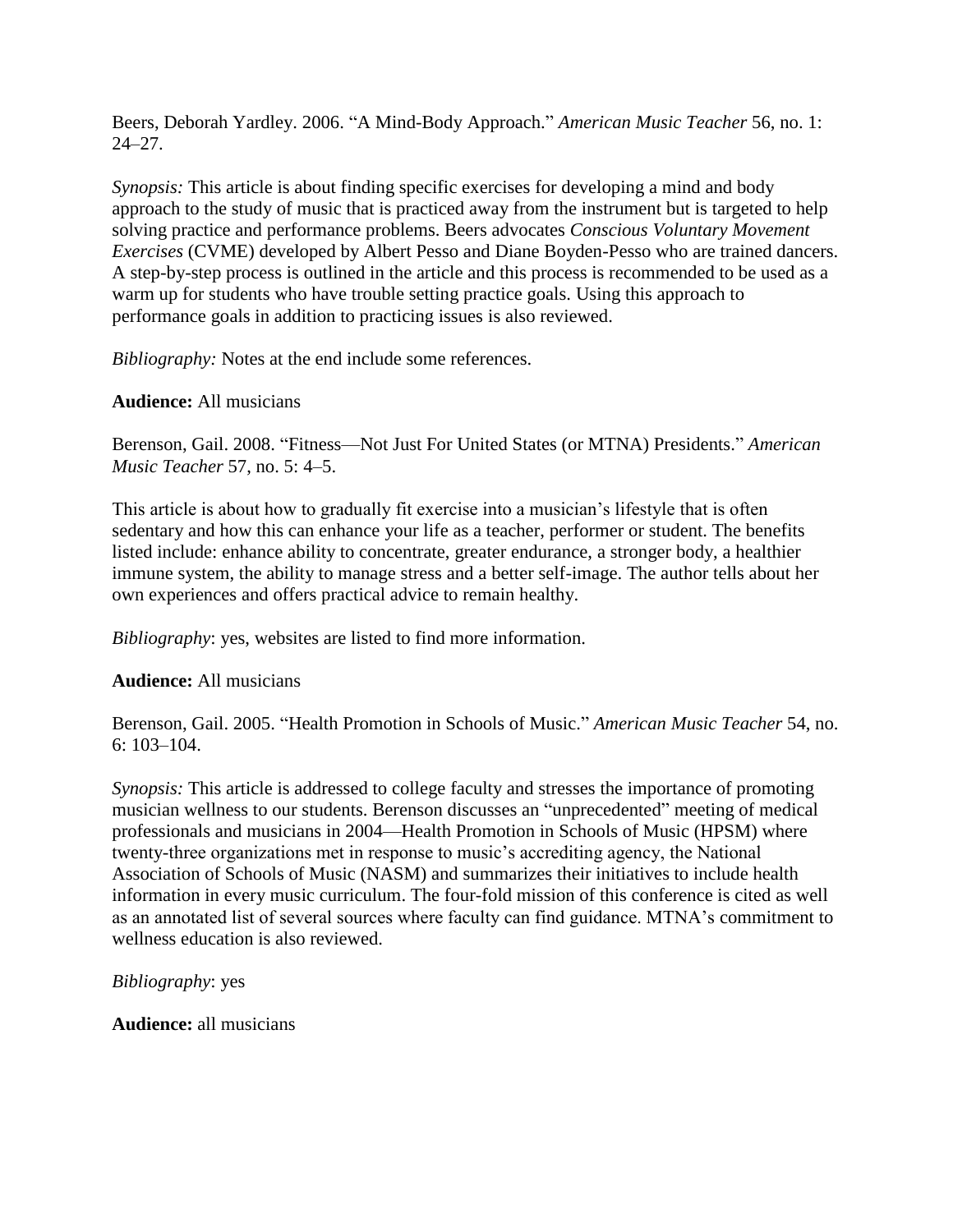Berenson, Gail. 2007. "It Can Happen to Anyone!" *American Music Teacher* 57, no. 2: 4–5.

*Synopsis:* This article is about the author's own experience of being diagnosed with carpel tunnel syndrome through over-use of the computer. Five factors contributing to her problem and eight recommendations for preventing over-use are given.

# *Bibliography:* No

**Audience:** All musicians

Berenson, Gail. 2008. "Wishing You Good Health!." *American Music Teacher* 58, no. 2: 4–5.

*Synopsis:* As MTNA president, Gail Berenson gives a brief history of the beginnings of musician wellness forums and conferences since the 1980s and discusses MTNAs commitment to musician wellness. She encourages MTNA and AMT readers to let the organization know how they can continue to help all musicians experience good musician health.

# *Bibliography:* no

# **Audience:** All musicians

Brundage, Steven. 2004. "Choking Hazards and the Reversion Effect: Why Musicians Fail Under Pressure." *American Music Teacher* 63, no. 4: 22–24.

*Synopsis:* Brundage discusses why performers can choke under pressure, using the golf pro Greg Norman as an example. He explores two learning systems: implicit and explicit learning and gives the characteristics of both. He uses the *Explicit Monitoring Theory* as an explanation as to why everyone experiences some performance failure sometime during one's lifetime and offers some feedback as to why some performers overthink passages. Ultimately, Brundage says that everyone learns to combat performance anxiety differently. Article concludes with a good set of both online sources and articles.

#### *Bibliography:* yes

#### **Audience:** All musicians

Burnham, Ruth. 2003. "Perspectives on Performance for Elementary-Level Piano Students." *American Music Teacher* 52, no. 6:30–32.

*Synopsis:* Burnham discusses the pros and cons of public performances for elementary level pianists. The benefits of performing that include: the development of personal growth, bringing music to life and exploring creativity as well as an opportunity to share one's talent are among the most positive reasons for teachers to encourage students to perform. However, Burnham makes some positive suggestions to the reader about exploring non-traditional recital formats such as mini-recitals in your studios instead of always using the traditional recital format and stage. Also, she suggests that students do not need to always play their solos by memory. Finally,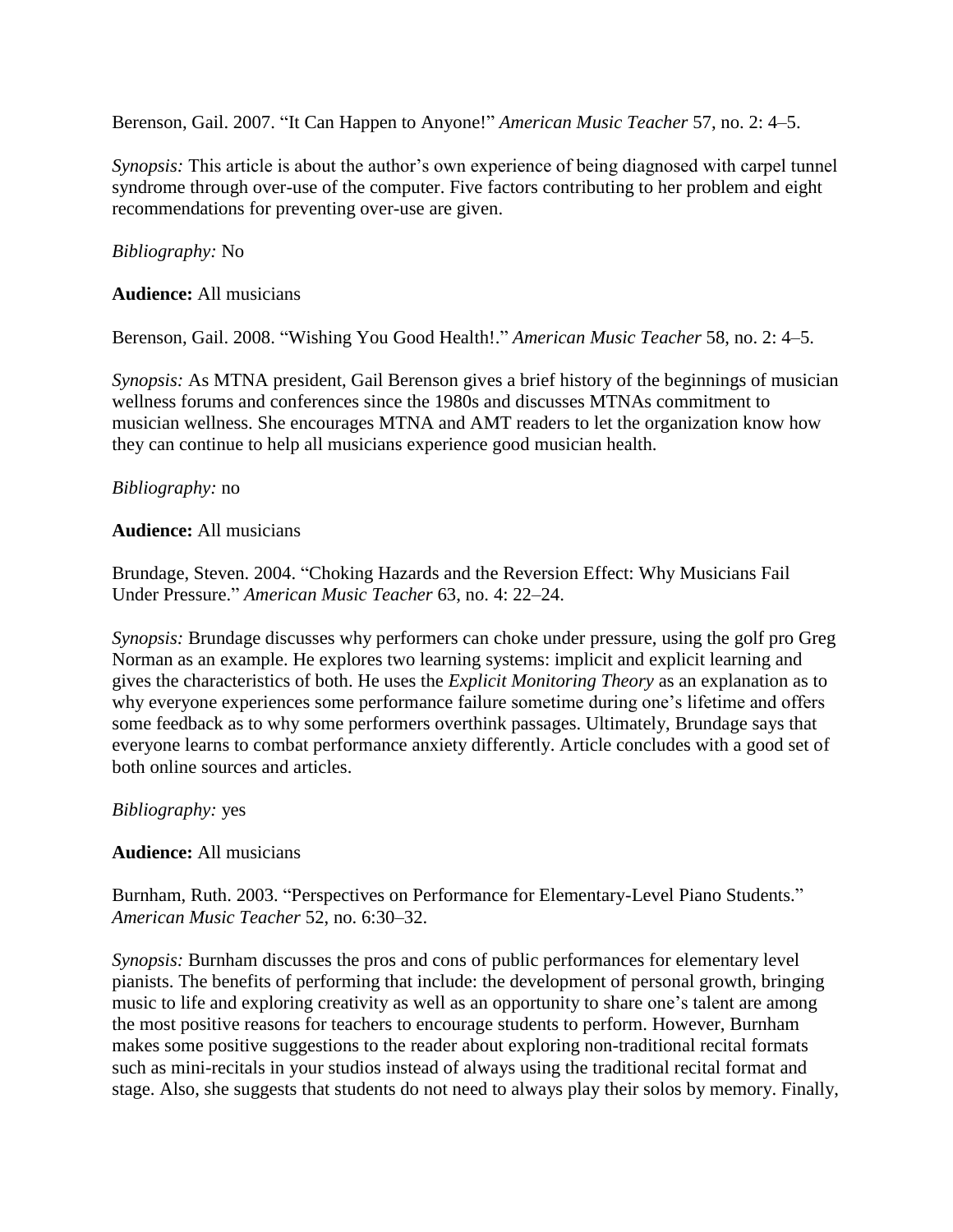Burnham advocates positive reinforcement to our students and preparing them both musically and mentally.

*Bibliography:* notes at the end contain excellent resources

# **Audience:** pianists

Cockey, Linda. 2008. "Body, Mind and Spirit: being at one with your instrument." *American Music Teacher*, 57, no. 6: 42–44.

*Synopsis:* The author discusses the connection between the body, mind, and spirit during a musical performance and how to teach students to develop a practice regime that can help them develop this connection. Work and patience are important in creating such a system for preparing to perform. An overview of some resources that are useful in studying the interconnection of body, mind and spirit is offered.

*Bibliography:* Yes, resources that are useful in studying the interconnection of body, mind and spirit are reviewed.

# **Audience:** All musicians

Deahl, Lora and Brenda Wristen. 2003. "Strategies for Small-Handed Pianists." *American Music Teacher* 52, no. 6:21–25.

*Synopsis:* this article focuses on a brief review of the development of the piano and how piano technique continued for a very long time to be a "one size fits all" in spite of the many physical changes made to the piano. Although many important piano teachers addressed this "one-size fits all" phenomenon in both the mid-nineteenth and twentieth centuries, unfortunately, their suggestions and 'remedies' have often placed small-hand pianists in dangerous positions. Stretching, holding, and other benign treatments have not always helped pianists with small hands and many have special needs that are not addressed. The purpose of this article is to educate teachers about the risks involved in the sizes of small hands and to offer some appropriate coping strategies. Deahl and Wristen summarize anatomic generalizations, and pedagogical strategies for producing a healthy legato, fortissimo playing, octaves, large chords and arpeggios, and, fingering principles to minimize stretching. The article concludes with an annotated list of eight workable solutions when working with students with small hands.

*Bibliography:* notes at the end contain excellent resources

# **Audience:** pianists

Ediger, Thomas. 2008. "Body, Mind And Spirit." *American Music Teacher* 58, no. 2: 71.

*Synopsis:* this article gives a brief summary of the lectures presented at the Wellness Symposium "Body, Mind and Spirit" held on July 7–9, 2008 in New York City co-sponsored by MTNA and the Canadian Federation of Music Teachers Association. Louise Montello lectured on the mind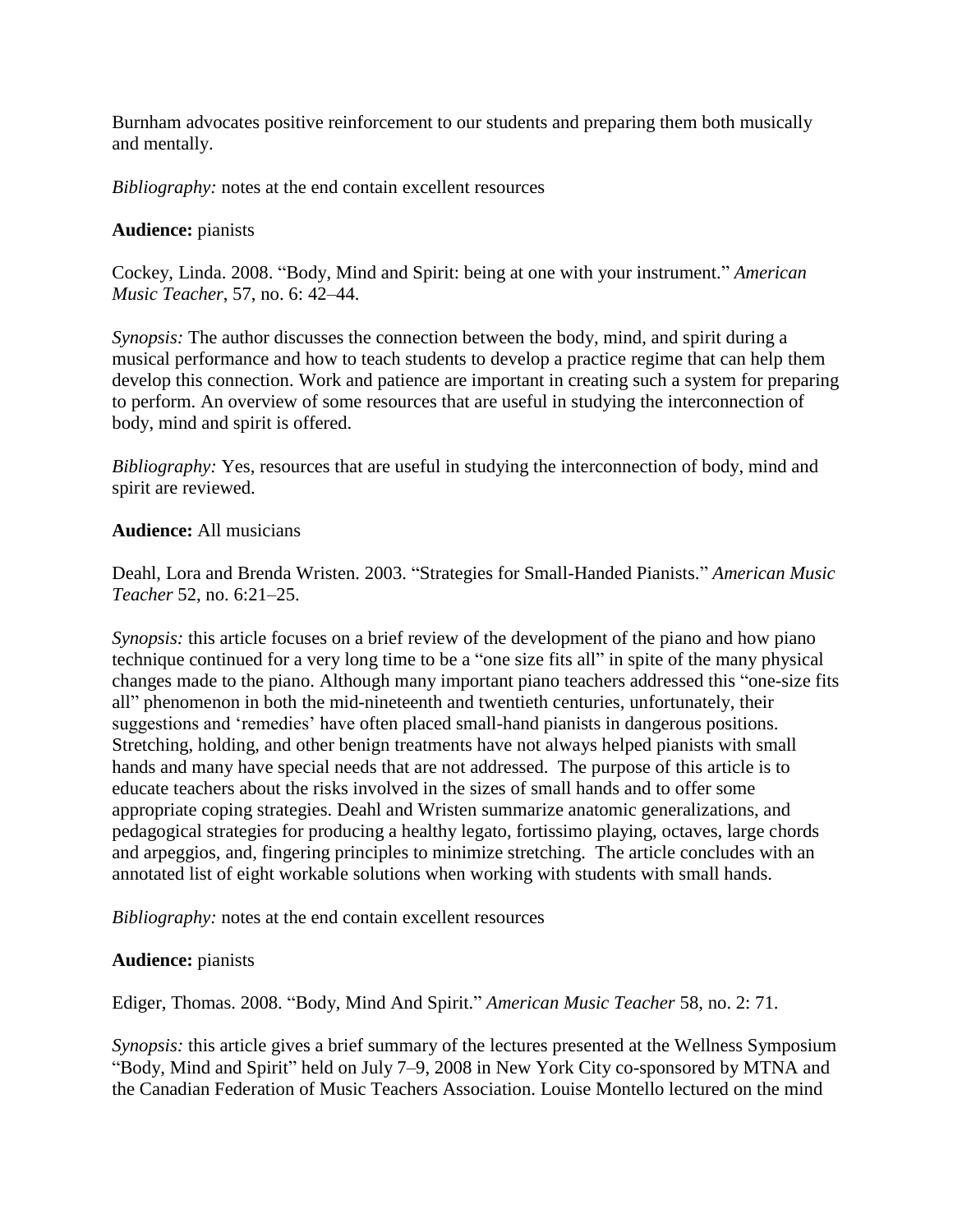and how to empower musicians to avoid and cure performance disorders. She is the author of *Essential Musical Intelligence*, *Performance Wellness Manual, Teachers' Wellness Manual* and the *Performance Wellness Workbook*. Alan Fraser who is a trained Feldenkrais practitioner and author of *The Craft of Piano Playing* discussed awareness through movement activities by instructing a piano student during his lecture and Carol Montparker author of *A Pianist Landscape, The Anatomy of a New York Debut Recital and The Blue Piano and Other Stories*  lectured on the musical spirit.

*Bibliography:* No

# **Audience:** All musicians

Greer, Amy. 2008. "Notes from a Musician's Journal." *American Music Teacher* 57, no. 4: 16– 20.

*Synopsis:* Greer examines her yoga lessons and how yoga has influenced her as a teacher and musician. In yoga, breath support, alignment, length and awareness and techniques are developed just as we do in piano playing. One unique aspect the author emphasizes about studying yoga is that one learns what your body is telling you. She also discusses the importance of basic practice reminders and how many of us learn too quickly and missing some of the fine points in our music.

*Bibliography:* No but the author has a blog: [www.tenthcusandstars.net](http://www.tenthcusandstars.net/) that was started in 2006 titled "Ten Thousand Stars."

# **Audience:** pianists

Herbein, Jacqueline. 2006. "The Draggin' Dragon." *American Music Teacher*, December. 31–33**.**

*Synopsis:* This article examines the correlation between back injuries and instrumentalists and offers some clever tricks in teaching young students about proper alignment. Herbein mentions that the study of Alexander Technique, Feldenkrais Method, yoga, t'ai chi or pilates is always helpful but suggests the utilization and analogies of dragons, penguins ("Opus" from the Sunday comic strip by Berkeley Breathed), bobblehead dolls, a long tube and a mirror to teach students from an early age about natural alignment and technique. Supporting your sit bones, releasing any excess muscle tension in the lower back, balancing the back and avoiding slouching are among the alignment and balancing issues reviewed.

#### *Bibliography:* no

#### **Audience:** pianists

Herbein, Jacqueline. 2003. "Using the Body's Wisdom to Unlock Technique." *American Music Teacher* 52, no. 6: 19–20.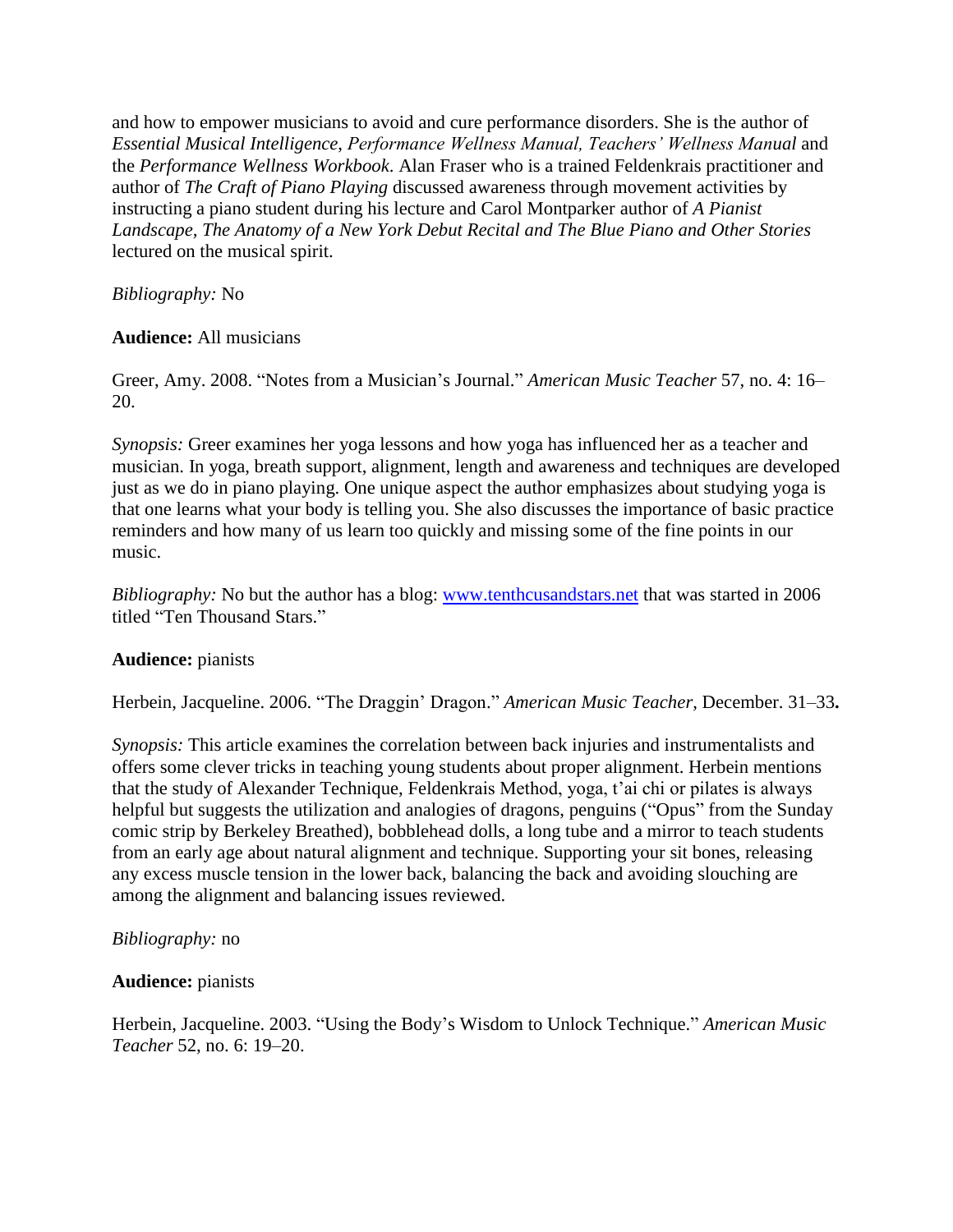*Synopsis*: Herbein examines the concept of anatomical knowledge as an important factor in teaching and performing as this information can help avoid injuries. Understanding the language of the body and being able to show how the muscles, bones and nerves can function comfortably is an important pedagogical skill to develop as teachers. She discusses the importance of teachers passing this information from teacher to student.

*Bibliography:* No, but resources are cited in article

**Audience:** All musicians

Johnson, Jessica. 2013. "Feeling the Sound: Reflections on Claiming One's Own Musical Voice." *American Music Teacher* 63, no. 1 18–23.

*Synopsis:* This author examines teaching students about tension, phrasing and a physical balance by leading them into making their own decisions about music making rather then simply being a carbon copy of their teacher. She reviews teaching students how to practice through using the two-sided brain to spark the creative and intuitive processes of our students for life-long lessons. There are many excellent references throughout this article from leading writers in the field of musician wellness.

*Bibliography:* notes at the end

**Audience:** all musicians

Kind, Ethan. 2007. "The Hurting Musician." *American Music Teacher* 56, no. 6: 26–27.

*Synopsis:* Kind is a certified Alexander Technique teacher who discusses how he deals with hurting musicians. He prescribes physical solutions that require making changes is one's technical approach to an instrument that is often difficult for musicians to do. The author summarizes his own story as well as an instrumentalist that he worked with to help them overcome their problems. Kind states that self-criticism is one of the most debilitating issues musicians have to face at it is ingrained in us early in our musical development. However, through postural, technical, psychological and spiritual training via the Alexander Technique, it is possible to play or sing without pain.

*Bibliography:* no but references are mentioned in the article

**Audience:** all musicians

Kirchner, Joann. 2004. "Managing Musical Performance Anxiety." *American Music Teacher* 54, no. 3: 31–33.

*Synopsis:* Kirchner reviews several basic techniques to help alleviate mild performance anxiety that includes visualization, Alexander Technique, autogenic therapy, beta blockers, biofeedback, deep breathing, eastern disciplines, progressive muscle relaxation and systematic desensitization.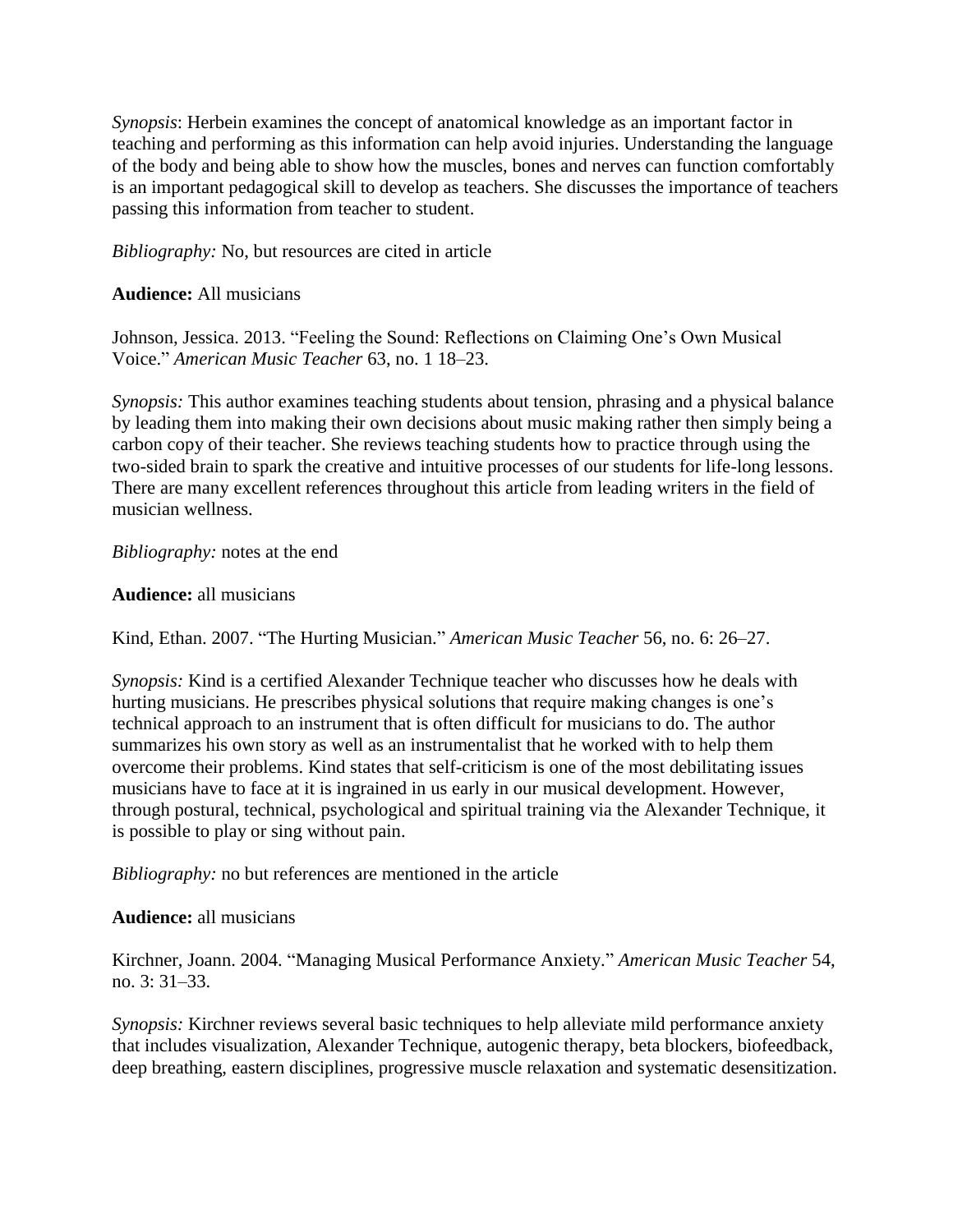*Bibliography:* Yes, notes at the end contain several references

# **Audience:** All musicians

Koga, Midori. 2005. "The Music Making and Wellness Project." *American Music Teacher* 55, no. 2: 40–41.

*Synopsis:* This article reviews Koga's experiences with a 5-year study that looked at the effect of active music making on the health and well-being of Americans over age 65. She begins the article with a story of her late grandfather who began studying the violin in Japan in his seventies and culminated his study with a recital on his 88th birthday. The article then examines a study done by Frederick Tims of the Michigan State University music therapy department beginning in 1995 with a multi-disciplinary team of researchers who took two groups of a total of 80 subjects and had one group study a musical instrument weekly while the other group did not. The results showed that anxiety, depression and perception of loneliness decreased for those seniors taking music lessons.

# *Bibliography:* No

# **Audience:** pedagogy

Koga, Midori and Jun Nogami. 2012. "Developing an Awareness of Core Balance." *American Music Teacher* 62: no. 1: 24–28.

*Synopsis:* Koga discusses her use of the Nintendo Wii game console and the Wii Fit exercise program and balance board (BB) that she received as a gift to develop a keener awareness of core balance in playing an instrument. This led her to doing a study with a colleague at the University of Toronto (Nogami) of ten graduate piano majors with the purpose of working with them to develop more awareness in areas such as breathing, body balance, tension and visual, aural, kinesthetic and tactile cues. Koga also reviews her past experiences of studying the martial arts of Aikido and her work with body mapping (Barbara Conable's book on *What Every Musician Needs to Know About the Body: The Practical Application of Body Mapping to Making Music* in the article.

*Bibliography:* No but notes at the end.

# **Audience:** pedagogy

Lanners, Thomas. 2015. "With our Eyes Closed." *American Music Teacher* 64, no. 5: 16–19.

*Synopsis:* This article examines musicians who perform by memory and therefore often play with their eyes closed to enhance practice and ultimately, performance. He discusses the fact that playing with one's eyes closed can help develop keener aural, tactile and kinesthetic skills that can not only "heighten our senses" but will also enhance our breathing techniques for healthier breathing and therefore helps us with the mind, body and spirit connection so we can communicate better with our audiences.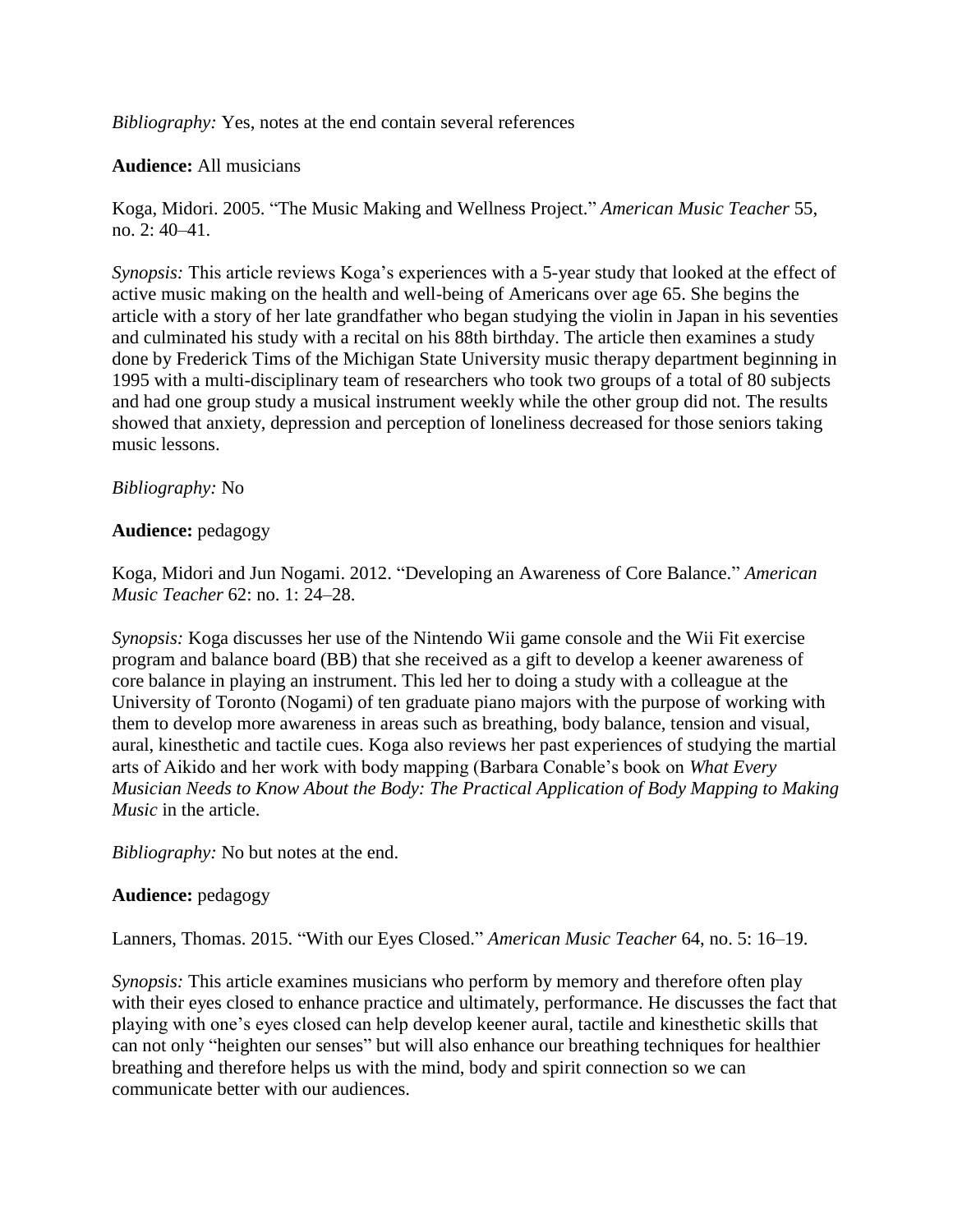*Bibliography:* No, but notes at the end.

# **Audience:** Musicians who perform by memory

Lanzer, Katie. 2009. "Learning to Unify Musical Intentions with Easeful Actions." *American Music Teacher* 58, no. 6: 26–30.

*Synopsis:* This author discusses how she found relief from the tension and pain that use to accompany playing the piano from practicing yoga. She explains that our minds control the playing but can often block out our awareness of how our bodies move in the process. The benefits of yoga are reviewed: breathing exercises, body awareness—including tension and relaxation, posture and, how one can take the basic principles of yoga technique and apply them to practicing and performing. Lanzer uses a passage from Robert Schumann's *Kreisleriana* to explain how she was able to break the passage into very small sections to decide on gestures that allowed her to eventually play the entire passage with security and without strain or fatigue.

*Bibliography:* Yes, notes at the end that list sources

# **Audience:** All musicians

Lehrer, Phyllis A. 2003. "Musicians, Scientists and Clinicians: Mind/Body Perspectives." *American Music Teacher* 52, no. 6: 84.

*Synopsis:* Written as part of MTNA's *College Faculty Forum* committee, Phyllis Lehrer discusses a meeting of the Association for Applied Psychophysiology and Biofeedback (AAPB) where many performers who were clinicians, researchers and psychology professors played a mix of different styles of music from barbershop quartet tunes, jazz piano and classical repertoire. During these performances, physiological measures were taken via an informationgathering device. The author summarizes several lectures that explore various applications of biofeedback for people suffering all kinds of things that cause muscle tension and the different approaches from around the world to addressing the issues so that musicians can better connect the body and mind to work together while making music.

#### *Bibliography:* No

#### **Audience:** all musicians

Leone, Carol. 2003. "Goldilocks had a choice." *American Music Teacher* 52, no. 6:26–29.

*Synopsis:* Leone's article is about the reduced-size keyboard manufactured by Steinbuhler and Company and the positive effects of using it with small-handed pianists at Southern Methodist University. The musical and technical benefits have clearly helped the many students who have small hands to play healthy. Adjusting to this small keyed instrument, the typical hand size of students with small hands, how such an instruments feels, the technical differences of a 7/8 keyboard compared to a normal size keyboard, injury prevention, more effective practice,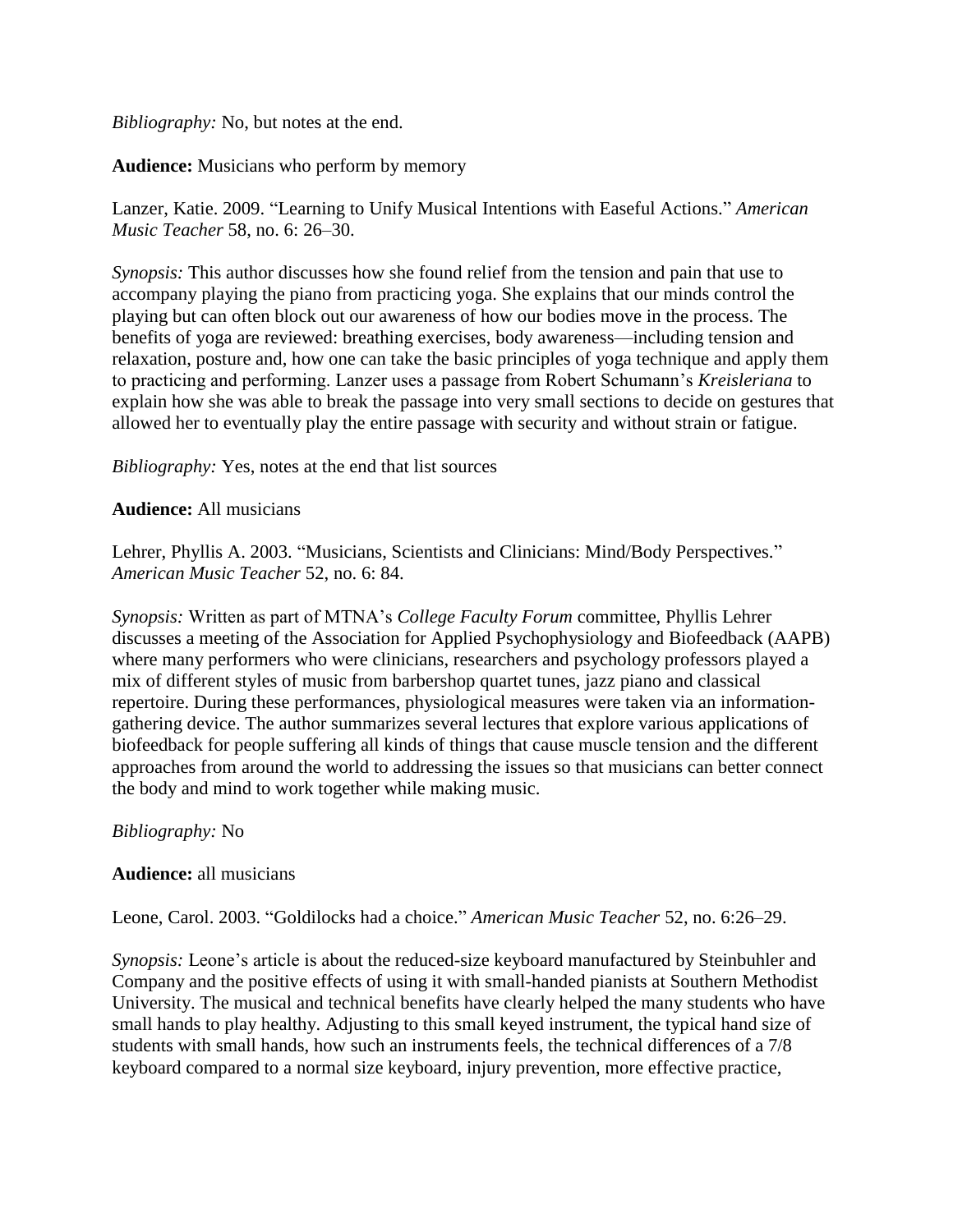musical differences and the basic challenges of working and playing on a smaller keyed instrument are reviewed.

#### *Bibliography:* No

### **Audience:** pianists

Lewis, George, and Julia Schnebly-Black. 2005. "Body Movement for Musicians." *American Music Teacher* 55, no. 2: 32–33.

*Synopsis:* this article summaries MTNA's *Pedagogy Saturday IX* with both Lewis and Schnebly-Black demonstrating how effectively moving the whole body can stimulate awareness of many musical elements. Dalcroze eurhythmics is the basis for their discussion.

#### *Bibliography:* No

# **Audience:** All musicians

Lister-Sink, Barbara, and Gail Berenson. 2005. "Essential Skills for Promoting a Lifelong Love of Music and Music Making." *American Music Teacher* 54, no. 5: 18–23.

*Synopsis:* The introduction of this article is by Gail Berenson who advocates joyous and happy music making and stresses the need for students to be made aware of how to maintain physical and psychological well being in order to be lifelong musicians. Lister-Sink's article "Developing the Fundamental Skill: Healthful, Injury-Preventive Technique" that follows is divided up into several sections: *Technical Truths* where eight fundamental basics about technique is reviewed; the *Fundamental Components of a Healthful Technique* where three components to a healthy technique are examined: kinesthetic awareness, where efficient muscle use and optimal skeletal alignment and balance are reviewed; and, *Foundational Steps* where exercises for Lister-Sink's nine step program for developing a healthy techniques are summarized. Exercises and important resources to consult are also given. The article ends with a list of the benefits of healthful, wellcoordinated technique and kinesthetic cues for all musicians to use for a balanced technique.

#### *Bibliography:* Yes.

#### **Audience:** All musicians

Magrath, Jane. 2008. "Polyphony: Performance Psychology for Musicians." *American Music Teacher* 58, no. 2: 61–65.

*Synopsis:* in this article, Jane Magrath interviews Bill Moore, a performance psychology consultant who was the keynote speaker at the 2008 *Group Piano and Piano Pedagogy Forum* held in Norman, Oklahoma. The article discusses why musicians tend to play better in practice than they do during performance and reviews three psychological practice skills that help with performance skills: 1) the ability to self-monitor correctness, 2) the ability to give selfinstruction, and 3) the ability to analyze both the cause and effect with regard to mistakes. Three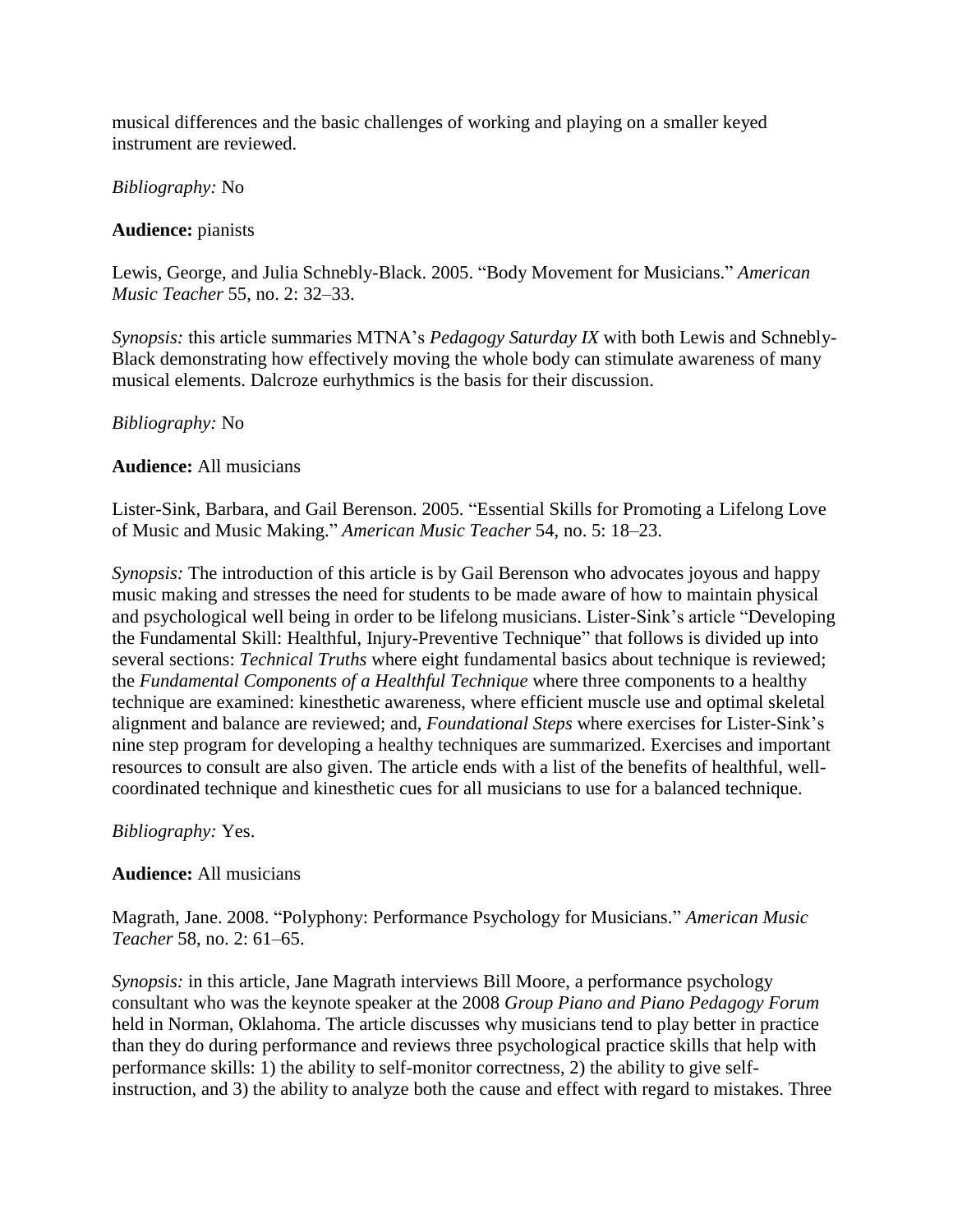mental performance skills are also explained: courage, trust and acceptance. Moore emphasizes that all these skills must be practiced along with learning the music in order to develop better performance skills.

*Bibliography:* no but Moore's website is noted: [http://trustitgolf.com](http://trustitgolf.com/)

# **Audience:** pianists

Mazzatenta, Mark. 2013. "What's the Rubik's Cube Taught me about Recital Preparation." *American Music Teacher* 63, no. 2: 18–19.

*Synopsis:* The author applies his learning to solve the Rubik's Cube and the seven steps he used in doing so to learning to play an eight-song concert by memory on guitar. So, with each song he learned, there were ten questions he answered about the piece that included basic analytical things about the compositions. Just like solving the puzzle of the Cube, the author slowly added each answered question to every song he was learning so that he could internalize the structure of each piece. This is a useful tool and analogy to show students in teaching them the learning/memory process.

#### *Bibliography:* no

#### **Audience:** all musicians

McBrien, Robert. 2005. "The Mind-Body Connection Stress Reduction for Musicians." *American Music Teacher* 55, no. 2: 34–35.

*Synopsis:* This article is a summary of Dr. McBrien's discussion as the key note speaker for MTNA's Pedagogy Saturday IX held in Seattle in 2005. He reviews the four key steps to a mindbody method of connecting and thus performing at a high level. The four steps include: relaxation, mental recall, affirmations and mental rehearsal. Each step is reviewed and summarized so that readers can understand how performers can reduce stress and better achieve peak performances.

#### *Bibliography:* No

#### **Audience:** all musicians

McKinney, David L. 2008. "Mental Strategies to Improve Playing From Memory." *American Music Teacher* 57, no. 6: 26–28.

*Synopsis:* this article discusses ways performers can better prepare to perform so that they can stay more concentrated during performance by using ideas from sport psychology. How to do dress rehearsals (that includes why it is important to practice with the shoes that one will use during performance to improve the biomechanics of playing), room acoustics, planning performing experience scenarios, centered breathing techniques and how to practice to learn to deal with the unexpected during performances are reviewed.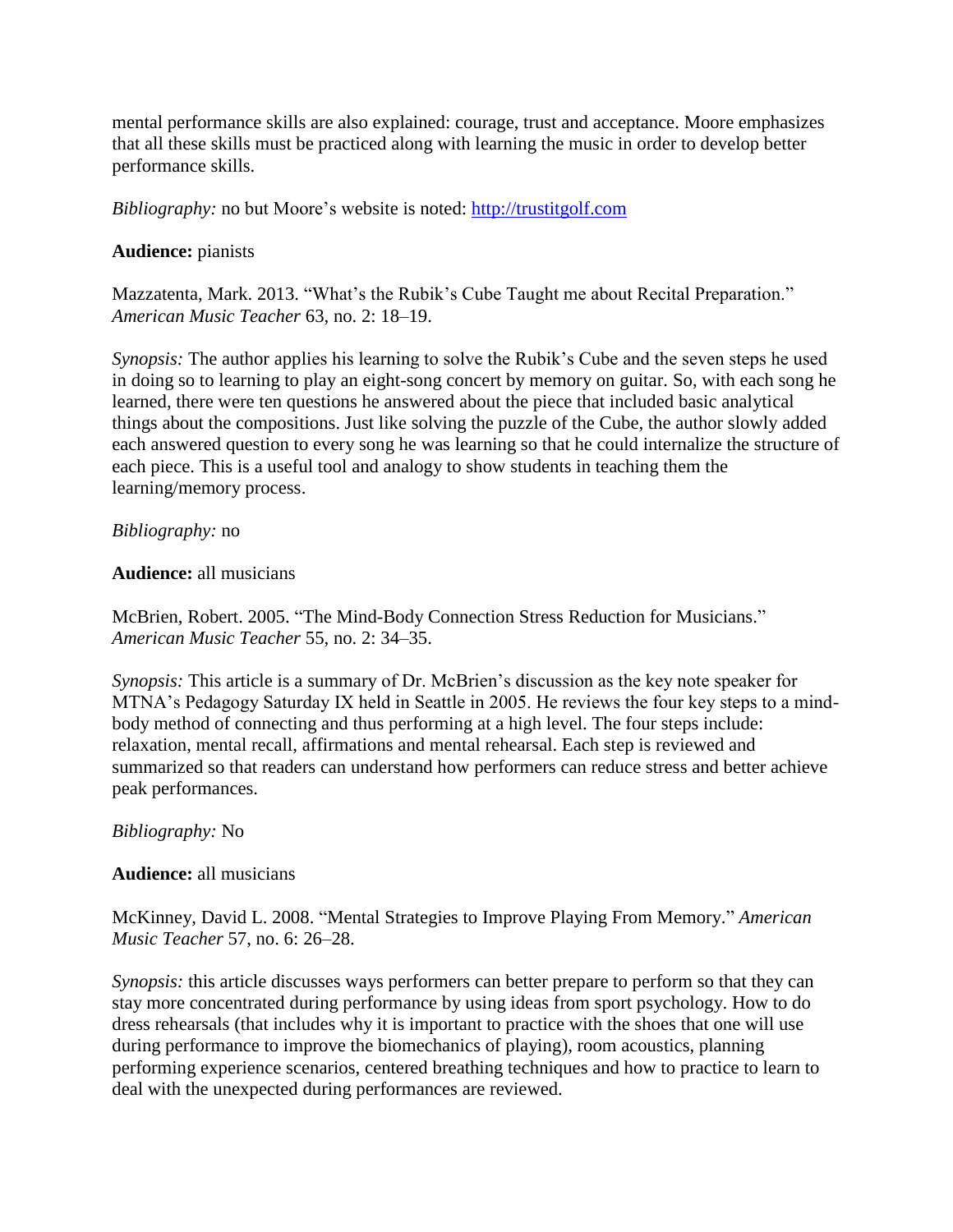*Bibliography:* yes, notes at end of article have good references.

### **Audience:** pianists

Moore, Bill, and Jane Magrath. 2010. "Playing Your Best When It Counts." *American Music Teacher* 60, no. 3: 21–25.

*Synopsis:* in this article, Jane Magrath interviews Bill Moore and asks him several pertinent questions about the similarities and differences between athletes and musicians. Moore is a sports psychologist and author of the recent book *Playing Your Best When it Counts: Mental Skills for Musicians*. By comparing athletes and musicians, Moore discusses ineffective practice—jamming, over-aiming, pressing and over-controlling and there are some valuable ideas in this article about training to trust in yourself and what are some of the factors that affect our breakdown in our own trust of ourselves while performing.

#### *Bibliography:* no

#### **Audience:** all musicians

Moore, Bill. 2011. "Playing Your Best When It Counts." *American Music Teacher* 60, no. 6: 16– 21.

*Synopsis:* In this article, Bill Moore's discussion as Keynote Speaker during the 2011 MTNA conference in Milwaukee is summarized. Practice mindset, performance mindset, trust, the inner battle, how to train yourself to trust via the 80–20 rule, developing courage through performance scripts, and how to develop mental skills through using journals is examined.

*Bibliography:* no but readers may access **www.playingyourbest.com** for more on Moore's techniques.

#### **Audience:** all musicians

Murray, Janet. 2011. "Nerves." *American Music Teacher* 90, no. 1: 36–37.

*Synopsis:* This article gives a quick summary of the authors' experience with hypnotherapy and how it helped her to overcome stage fright and, mentions that particular personality types are more prone to developing performance anxiety. She also gives six top tips for helping students to cope with their nerves during performance that includes developing regular performance opportunities for students as well as giving them some preparation before each concert, as well as praise, encouragement and breath regulation.

#### *Bibliography:* no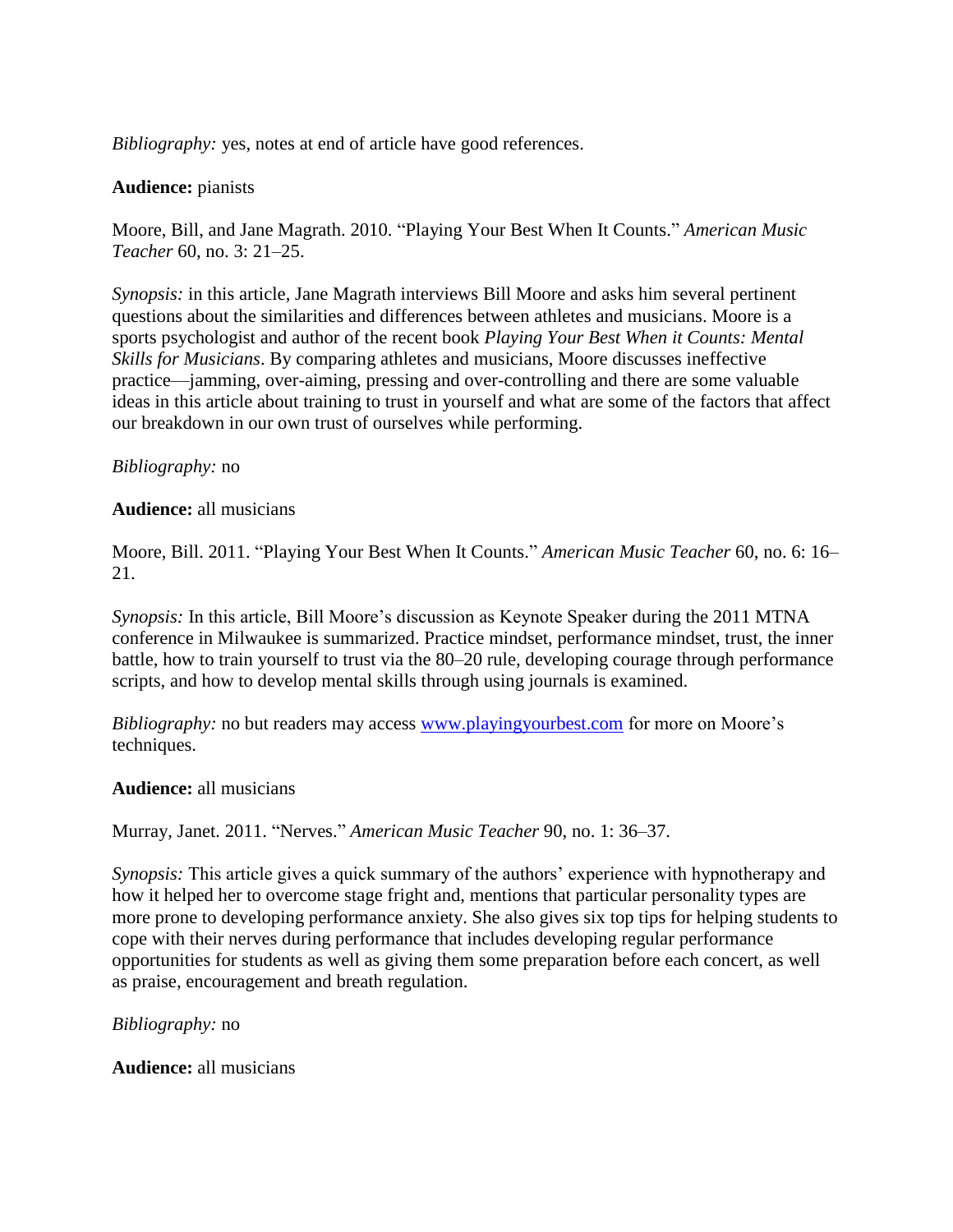Petrovich, Anne. 2003. "How Teachers Can Help." *American Music Teacher* 53, no. 3: 24–27.

*Synopsis:* This article is written by a psychotherapist who is also a teacher of social work and a trained violinist. It gives valuable information about performance anxiety from all these perspectives. First, performance anxiety is defined, explaining normal versus disabling stage fright. The six major symptoms of performance anxiety are discussed as well as the use of medication, and where to seek additional help. The role of self-efficacy as an important factor in controlling stage fright is emphasized throughout the article and four main sources for the management of anxiety are summarized. Suggestions on what teachers can do to help their students prepare to perform are given throughout.

*Bibliography:* yes, self-efficacy articles.

**Audience:** performance anxiety, all musicians

Savage, Dylan. 2009. "An Answer to Performance Anxiety." *American Music Teacher* 58, no. 4: 26–29.

*Synopsis:* Savage gives a summary of Don Greene's (sports psychologist/performance coach) approach to reducing performance anxiety. Greene begins with an *Artist's Performance Survey*  that is designed for musicians to take in order to find their strengths and weaknesses. Symptoms that get in the way of optimal performances—fear, lack of self-confidence and the inability to concentrate are reviewed along with Greene's multiple methods of working with musicians to reduce performance anxiety through the process of centering. The article serves as an introduction to the 2009 Music Teachers National Association (MTNA) National Conference held in Atlanta, Georgia, where Don Greene was the keynote speaker.

*Bibliography:* No

**Audience:** All musicians

Savvidou, Paola. 2014. "In Search of the "Perfect" Musical Performance." *American Music Teacher* 64, no. 2: 23–25.

*Synopsis:* Savvidou examines the fact that striving for excellence instead of perfection is ultimately what we as pedagogues should instill upon our students. Some of the ideas in this article come from some excellent musician wellness resources. She reviews a discussion with cofounder of the Canadian brass, Eugene Watts about using one's ears and reviews spatial awareness—the Laban Movement Analysis used in the dance world for short-reach, mid-reach and far reach, thus expanding one's psychological and physical kinesphere. She also considers Amy Cuddy's TED talk, (a researcher at Harvard Business School) a study in part, about how one's body language helps us in how we perceive ourselves. Her experience with Yoga and staying in the moment, Gerald Klickstein's definition of musical excellence as a result of seven habits and several other studies about excellence in performance that are good reads. Savvidou concludes that on-stage performances place us in the "unknown" and therefore we perform to that moment in the best way we are equipped to do so.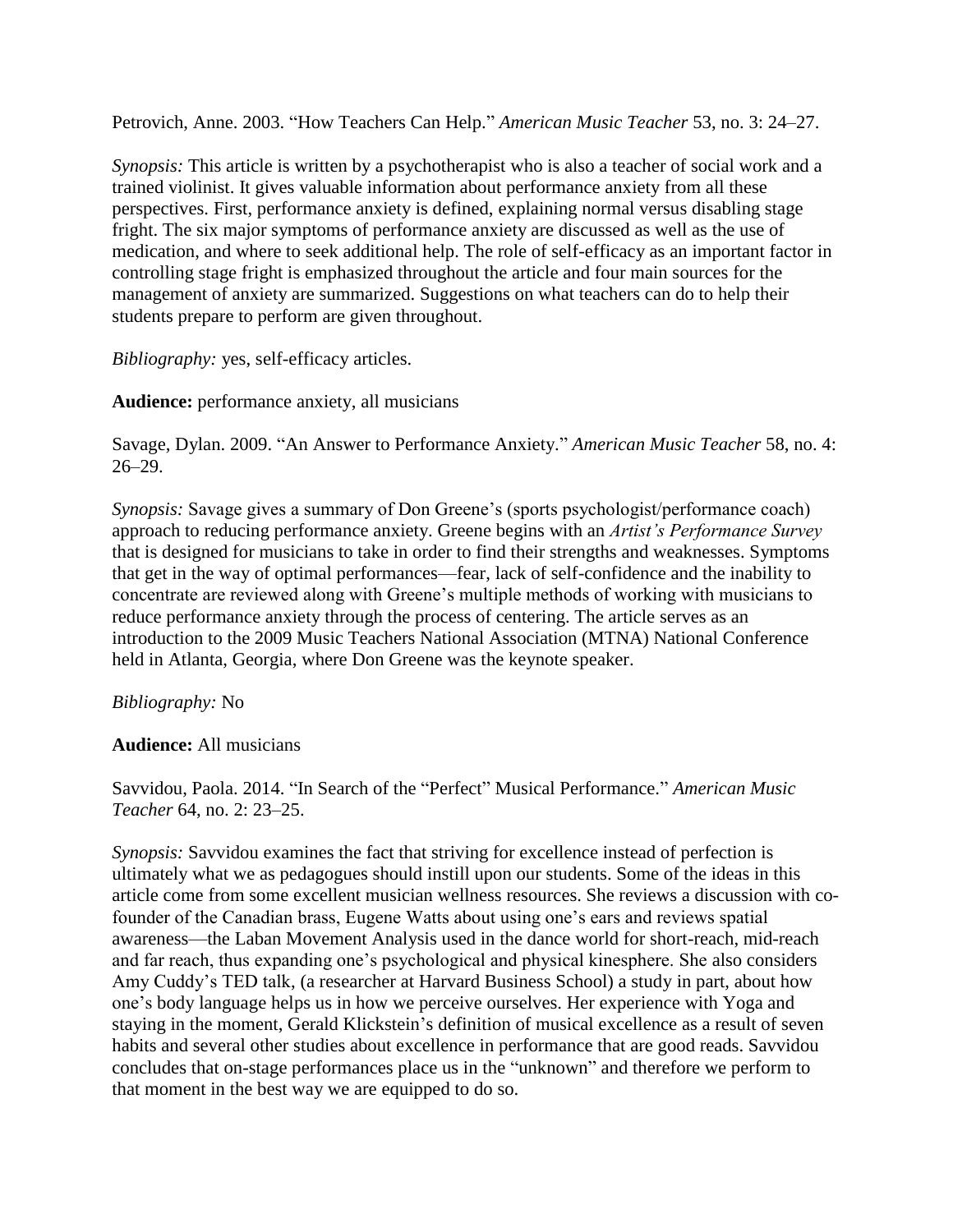#### *Bibliography:* Notes at the end with resources consulted

#### **Audience:** all musicians

Schmidt, Kathryn. 2013. "On Hiatus?" *American Music Teacher* 63, no. 2: 26–28.

*Synopsis:* The author discusses her own personal experience of temporarily leaving the teaching profession after a rewarding career to move with her family. This new environment had created challenges for beginning a teaching and playing career once again with added stresses in life. She lists six life challenges musicians often faces with possible solutions for each. Issues such as no job prospects, no piano or studio; financial concerns, moving, identity crisis and how to begin picking up the pieces are reviewed.

#### *Bibliography:* No

#### **Audience:** All musicians

Shockley, Rebecca. 2006. "Mapping Music: Some Simple Strategies to Help Students Learn." *American Music Teacher* 56, no. 2: 34–36.

*Synopsis:* Shockley gives a summary of how students can learn to memorize more quickly and efficiently by explaining how to teach students to map out a piece of music they are working on. This article summarizes her discussion during MTNA's *Pedagogy Saturday X* held in Nashville in 2006. The author explains how to gain an overview of a piece of music and how to draw a map of it, one section at a time. The benefits of mapping as a key learning technique are also explained. The author discusses how applying one's knowledge of music theory to learning music, learning to improvise or "faking it," and developing the skill of mentally internalizing a piece of music are all important factors in positive music making and ultimately in injury prevention. She advocates working away from the instrument some in order to develop recall. For more information on this process, see her book *Mapping Music: For Faster Learning and Secure Memory: A Guide for Piano Teacher and Students.* 

#### *Bibliography:* Yes

#### **Audience:** All Musicians

Sisterhen, Lesley. 2004. "Enhancing Your Musical Performance Abilities." *American Music Teacher* 54, no. 1: 32–109.

*Synopsis:* This detailed article focuses on the effect of imagery on helping musicians concentrate more and reduce overall stress during performance. She compares this approach to what sports psychologists believe about peak performances being a combination of mental and physical factors. The use of imagery, relaxation, scripts—written narratives of positive affirmations and how to develop mental practice are reviewed.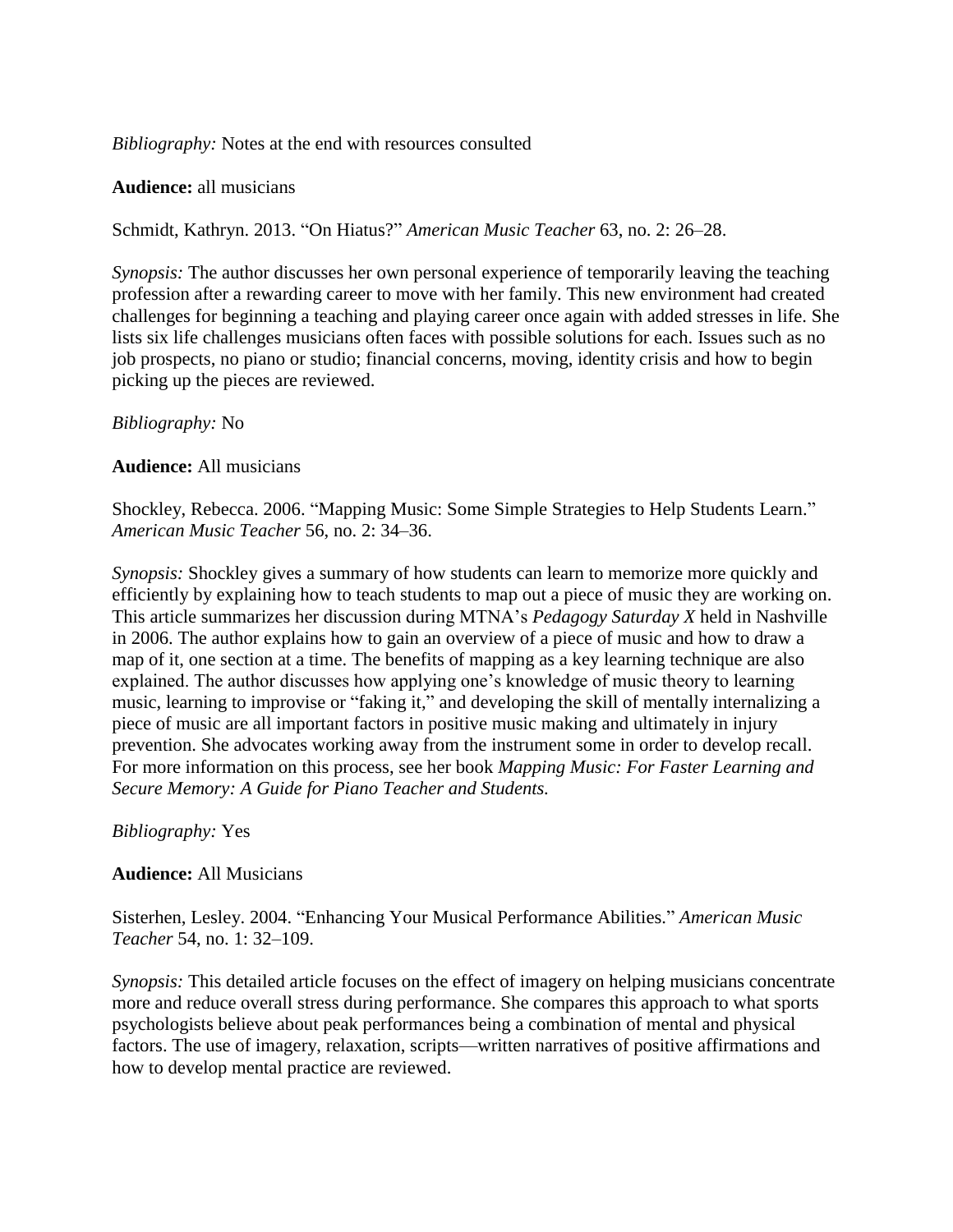*Bibliography:* Yes, notes at the end include several detailed references.

### **Audience:** All musicians

Soen, Evelyn Lee. 2004. "Yoga Within the Music Studio." *American Music Teacher* 54, no. 1: 36–40.

*Synopsis:* Soen reviews the eight limbs or stages of yoga and how developing the use of these in the piano studio can help students loosen up the body and connect the mind after being at school all day and doing sports. Clear diagrams on how to execute these basic techniques are given.

*Bibliography:* Yes (*Bonus Byte*) and notes at the end.

# **Audience:** All musicians

Sternbach, David J. 2009. "Ear Training Can Enhance Consistency and Reduce Repetitive Overuse Injuries." *American Music Teacher* 58, no. 6: 70.

*Synopsis:* This article examines the possible causes for inconsistency in student performances and suggests that teachers should emphasize that students need to learn how to do "auditory envisioning," a skill where they hear the score accurately in their mind in order to perform better and reduce the possibility of developing repetitive overuse injuries. Sternbach compares this approach to that used by athletes who visualize their movements. Both athletes and musicians learn to develop motor preparation through brain mapping. Ear-training skills are essential to musical development as is imagery.

*Bibliography:* Notes at the end include journal references.

#### **Audience:** All musicians

Timmons, Jill. 2012. "Playing Well: Strategies for Performance Preparation." *American Music Teacher* 61, no. 6: 20–22.

*Synopsis:* Timmons discusses two components that provide reliable support to create a fine performance: thorough preparation and availability of self. In examining the first component, *preparation*, Timmons emphasizes the importance of the right kind of preparation that is really about honest self-talk A variety of questions are posed in this section that one can ask about being prepared for a performance. She emphasizes that regularly performing naturally reduces performance anxiety. The second component, *Availability of Self* is about the art of being completely present while performing and emphasizes that preparing does not predict what will happen. She suggests the use of Zen techniques in helping one develop the skill of being fully available "in the moment" of performing. Ten distracting thoughts right before a performance are listed with suggestions on how to deal with them.

#### *Bibliography:* no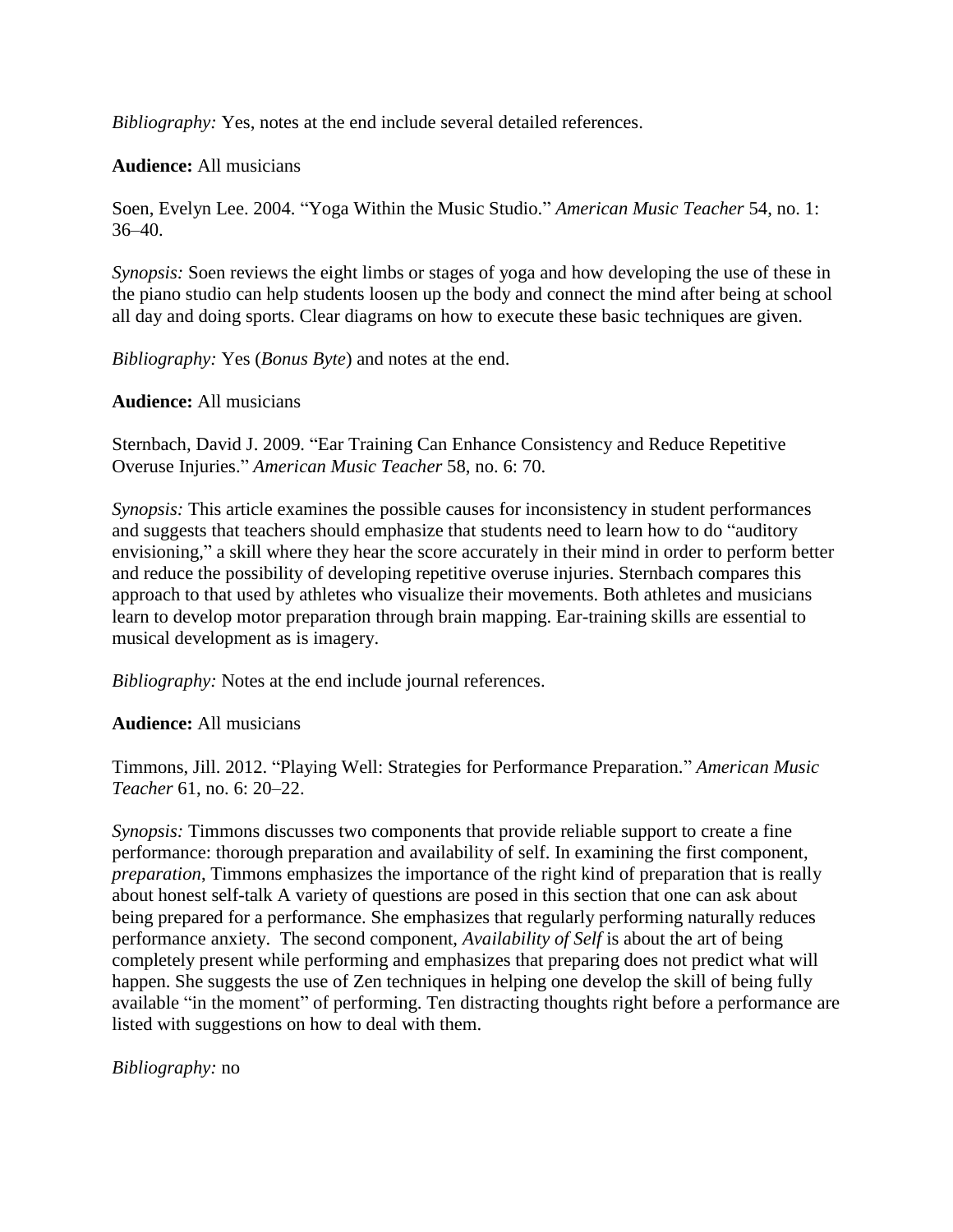**Audience:** All musicians, performance preparation

White, Andrew. 2011. "Belting As An Academic Discipline." *American Music Teacher* 60, no. 6: 22–24.

*Synopsis:* White explains what a "belt" voice is and how belting can actually help classically trained vocalists with their overall technique; register changes and airflow. It can also assist singers in the performance of different styles of singing such as classical, jazz and musical theatre.

*Bibliography:* notes at the end for bibliographical information

**Audience:** Singers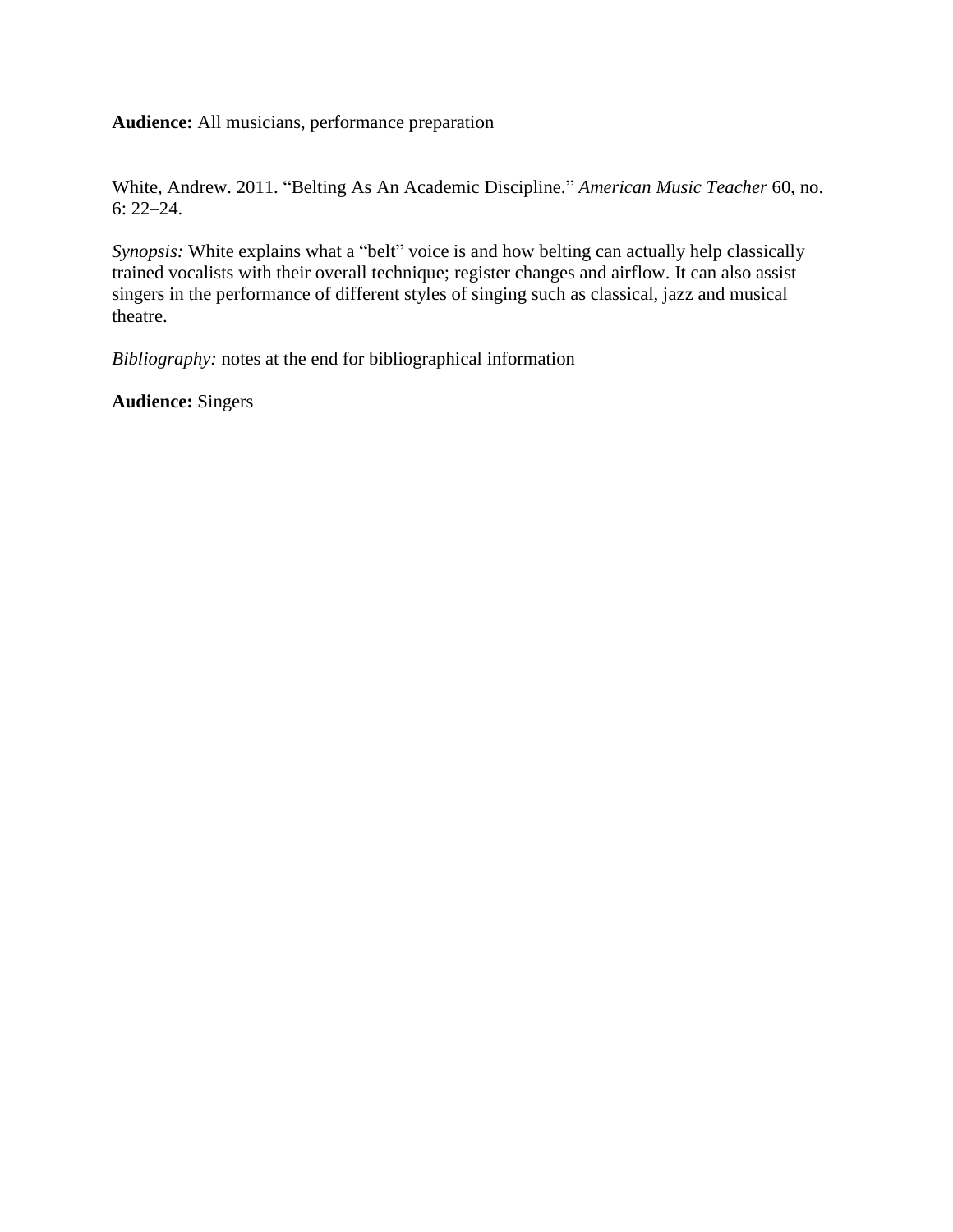Ackermann, Bronwen. 2015. Playing Healthy, Staying Healthy: Orchestrating Healthy Approaches to Musicians in Training." *American Music Teacher* 64, no. 6: 22–24.

*Synopsis:* Ackermann writes as an injured clarinetist, physiotherapist and physical therapist and has worked as a medical professional with musicians and athletes for over twenty years. In this article, she explains collaborative projects she has been involved with in Australia and Europe such as: developing an online health-training curriculum for college music students [\(www.soundperformers.com\)](http://www.soundperformers.com/) where students take this course on-line to introduce them to musician wellness issues and prepare them to perform. She summarizes the key to successful collaborations with an anachronism "CARE" – **communicating** openly as a health professional, **adapt** to integrate solution, **respect** each other and **encourage** each other to try to do better to help musicians solve their health problems.

#### *Bibliography:* no. notes at the end

# **Audience:** all musicians

Berenson, Gail. 2014 "Playing Healthy, Staying Healthy: Professional Associations Lead the Way." *American Music Teacher* 64, no. 1:17.

*Synopsis:* This inaugural article for the *Musician Wellness Series* gives a time-line and historical synopsis of how professional music and medical associations have worked together to help educate musicians of today about the prevention of medical problems through basic awareness and where to find help when needed, by going to their websites. Berenson is one of the pioneer pedagogues in the field of musician wellness, having taught one of the first university courses in the US on performance preparation.

# *Bibliography:* no

#### **Audience:** all musicians

Chesky, Kris and Amyn Amlani. 2014–2015. "Playing Healthy Staying Healthy: Hearing Conservation in Music Requires New Testing Standards." *American Music Teacher* 64, no. 3: 16–18.

*Synopsis:* Chesky and Amlani review the use of earplugs to protect musicians' ears in rehearsals and acoustically poor practice and performance facilities. They conclude after their own research on this, that more robust and standardized protocols for measuring the value of earplugs for hearing protection for musicians is needed as there is currently inconclusive evidence that the current assessment of certain earplugs are actually helping and appropriate for performing ensemble musicians. Chesky (Music) and Amlani (Speech and Hearing Sciences) are faculty at the University of North Texas where they are doing research on musicians' hearing conservation, and economic and marketing trends within the hearing aid industry.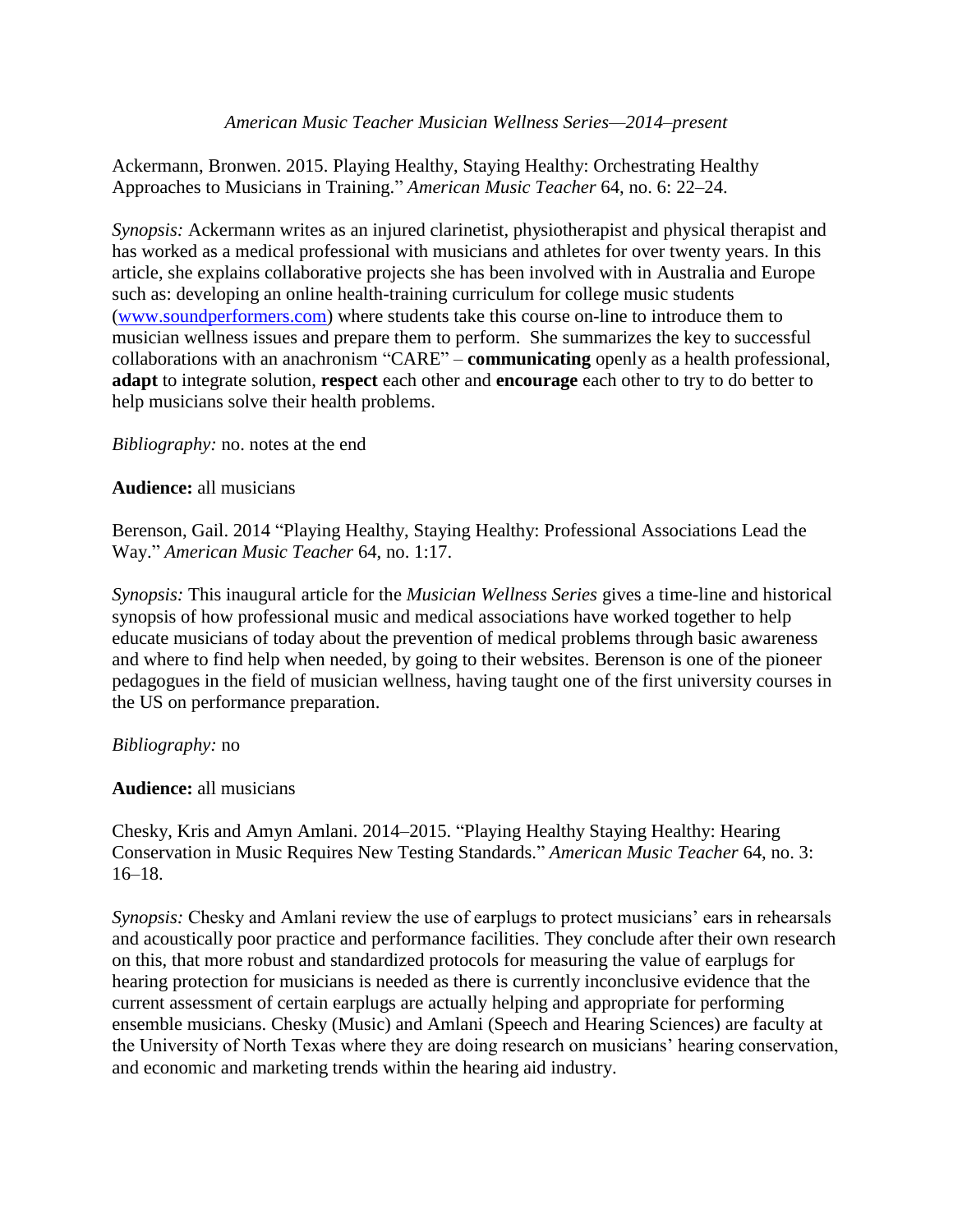*Bibliography:* Detailed notes at the end with a wealth of information

# **Audience:** all musicians

Chesky, Kris and Amyn Amlani. 2014–2015. "Playing Healthy Staying Healthy: Hearing Preservation in Musicians." *American Music Teacher* 64, no. 3: 19–23.

*Synopsis:* In this second article*,* Chesky and Amlani summarize in layman's terms the structure of the auditory system and how it encodes acoustical information to the brain. Overstimulation of the auditory system and the aging process are also reviewed with an emphasis on what ultimately happens over one's lifespan with the gradual loss of hearing. The authors recommend routine hearing tests (at least twice a year) using a test called *probe microphone measurements* with selfmonitoring of hearing sensitivity (using smart-phone based applications) in between testing.

# *Bibliography:* detailed notes with sources

# **Audience:** all musicians

Chong, John. 2015. "Playing Healthy Staying Healthy: Creating the Resilient Performer." *American Music Teacher* 64, no. 6: 25–27.

*Synopsis:* Written by the medical director of the Musicians' Clinics of Canada and a trained pianist, Chong discusses the fact that a surprisingly number of professional musicians are treated for medical problems related to their instrument—both from a psycho-physiological and ergonomic perspective. The universal health care in Canada has allowed musicians to be treated much more easily than in the US. Nonetheless, the Musicians' Clinics of Canada has implemented an assessment plan that has been looking for ways to reduce the effect of chronic stress often plagued by musicians with an ABCDEFG paradigm: proper **alignment**, **breathing, coordination**, **diet, exercise**, **focus** and **goals**. The article also discusses different analytical approaches of the body and brain in a collaborative way such as the use of surface electromyography, motional analysis, audio/video feedback, heart rate etc. as well as acupuncture techniques to help musicians. A required "Performance Awareness" course at the Glenn Gould School at the Royal Conservatory in Toronto as well as organizations such as PAMS are alsoreviewed.

#### *Bibliography:* detailed notes with sources

#### **Audience:** all musicians

Cornett, Vanessa. 2015. "Playing Healthy Staying Healthy: Mental Skills and Music Performance: The Teacher's Role." *American Music Teacher* 64, no. 4: 28–30.

*Synopsis:* The purpose of this article is to give teachers basic information on how to help students develop mental as well as physical skills for performance preparation. Cornett reviews basic mental skills such as self-awareness, stress management, mindfulness, life balance and self-care, goal setting, positive self-talk, visualizing peak performances and learning to focus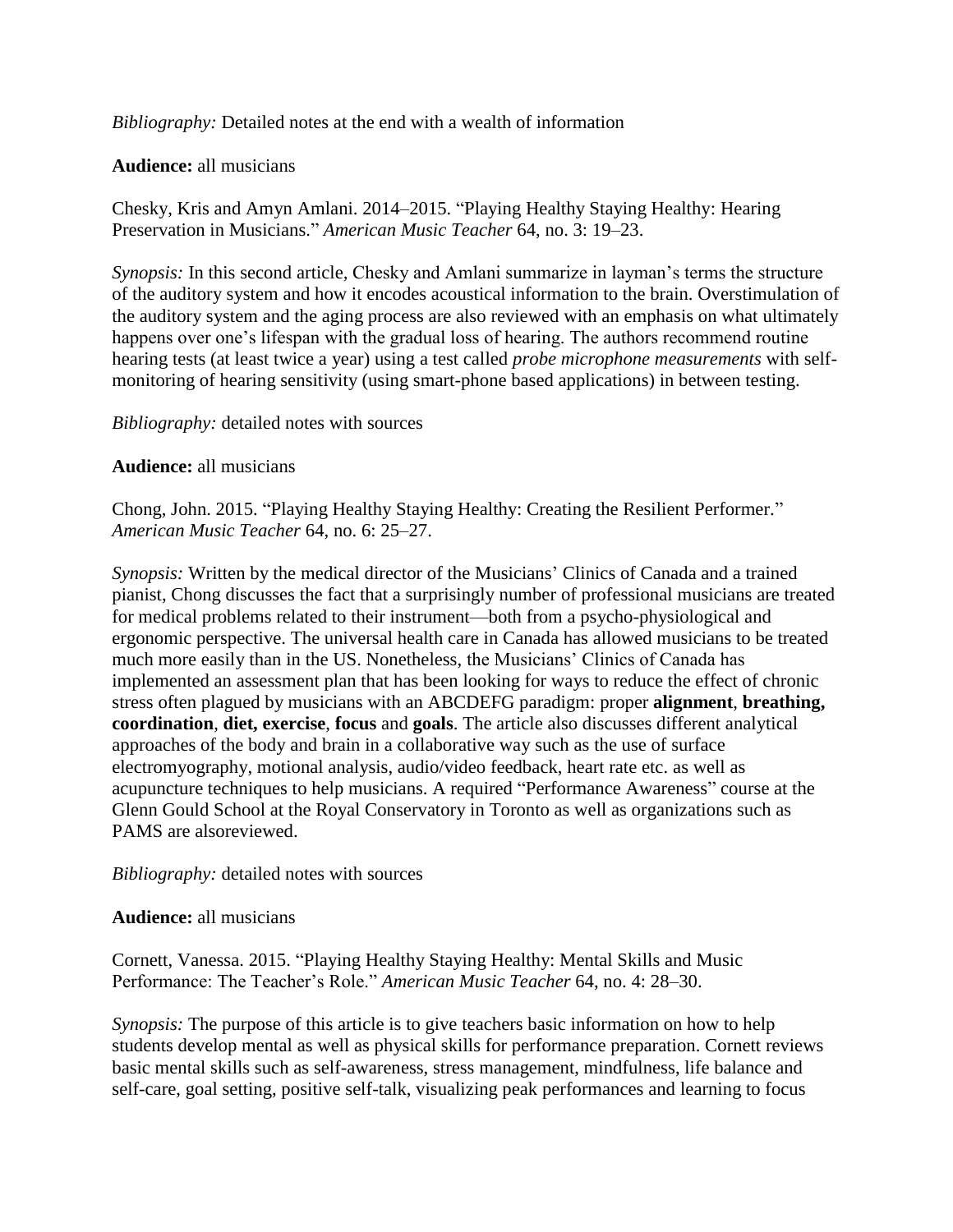through distractions. Examples of things such as goal setting, etc. through practice logs and weekly schedules are also summarized with great ideas for teachers to utilize.

*Bibliography:* yes

# **Audience:** all musicians

Dawson, William J 2015. "Playing Healthy Staying Healthy: Bringing it Together: What are the Key Wellness/Health Principles for the Music Teacher?" *American Music Teacher* 64, no. 5: 23– 25.

*Synopsis:* Dawson writes from an extremely holistic background in that he is a retired orthopaedist, performing arts medicine consultant editor as well as an active bassoonist and teacher. He states that educating and "awareness" in teachers and students is the key to helping musicians in general to prevent and minimize medical problems. He examines the four basic tenets in healthy music making as well as five principle skills teachers can educate themselves in, in order to teach more effectively. The article concludes with a discussion of effective practice, technique and environment. Above all, open communication is important.

Horvath, Janet. 2014. "Playing Healthy Staying Healthy: No Pain, All Gain: Strategies for Healthy and Happy Musicians." *American Music Teacher* 64, no. 2: 26–29.

*Synopsis:* In this article, Horvath discuss *Repetitive Strain Injury* and the multi causes of it that include force, tension, repetition, poor posture and no rest. She explains tension-free set-up at one's instruments: in the shoulders, torsos, wrists and hands. Such things as danger signals, the importance of gradual return to practice, a list of ten do's and don'ts musicians should think about as well as an injury susceptibility quiz for all students and musicians to take is all included in this read. Horvath is a cellist and author of the book *Playing (Less) Hurt—an Injury Prevention Guide for Musicians.*

# *Bibliography:* no

# **Audience:** all musicians

Manchester, Ralph. 2014 "Playing Healthy, Staying Healthy: What Do I Need to Know About Neuromusculoskeletal Issues." *American Music Teacher* 64, no. 2: 30–32.

*Synopsis:* Manchester gives an overview of the neuromusculoskeletal disorders common to instrumentalists, particularly pianists. Who is susceptible and preventive ideas such as keeping one's body in good physical shape, diet, sleep, etc. are reviewed. Proper scheduling of practice time and having a good "support team" are also discussed. Manchester is a physician/professor at the University of Rochester and editor of *Medical Problems of Performing Artists.*

# *Bibliography:* no

**Audience:** Instrumentalists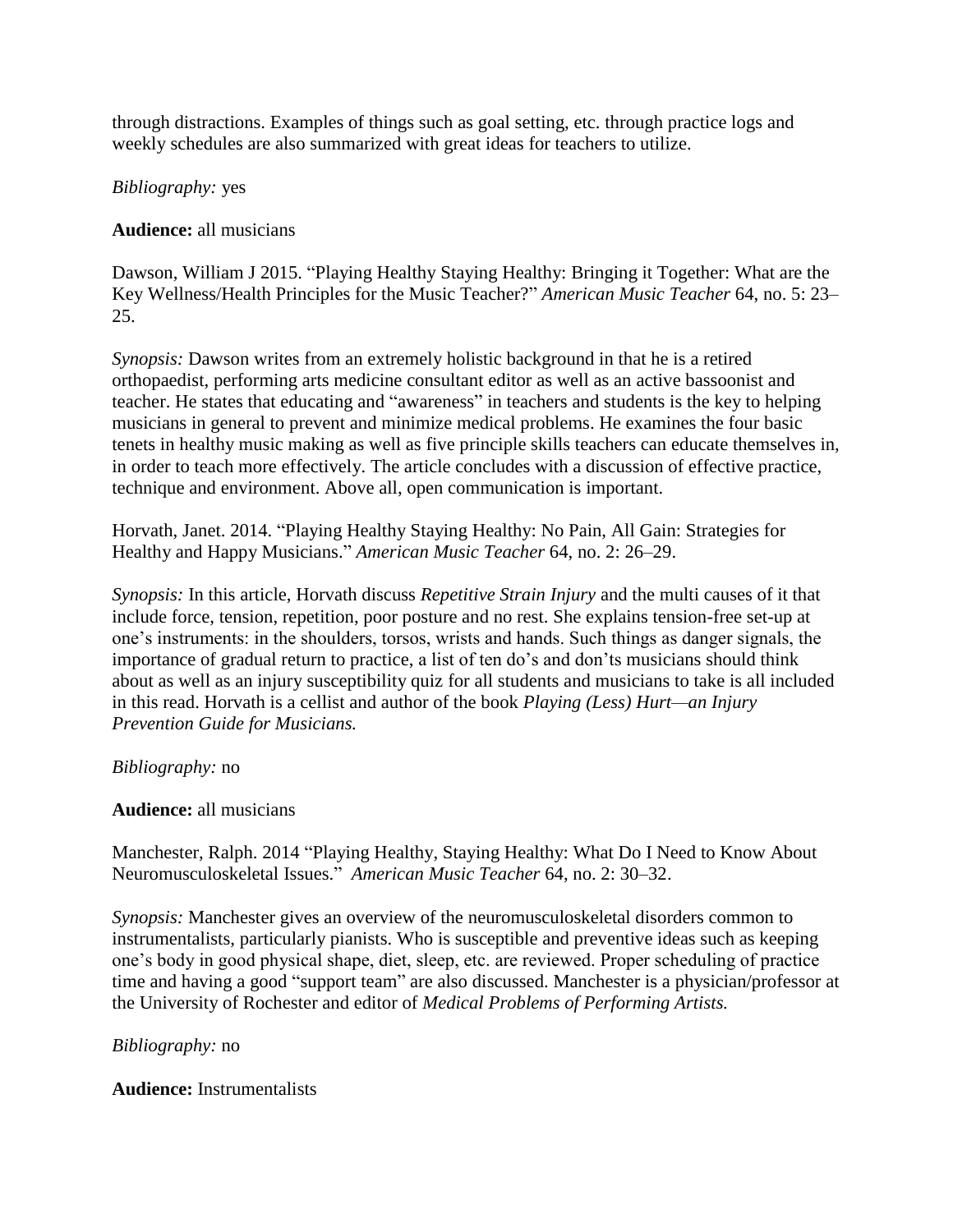McAllister, Lesley. 2015. "Playing Healthy, Staying Healthy: Bringing it Together: What are the Key Health Principles for the Music Teacher?" *American Music Teacher* 64, no. 5: 20–22.

*Synopsis:* McAllister reviews how music teachers can help their students become more balanced in general so ultimately they improve as musicians through healthy teaching and communication. She reviews some basic ideas to incorporate in the music studio to teach life long skills that include: progress seeking rather than perfectionism, use of mindful practice techniques (type and amount of practicing for challenging pieces) that enhance efficient practice; body awareness development by incorporating some deep breathing exercises as part of the lesson and encouraging exercise and peer support for all our students. McAllister introduces students to basic meditation techniques via the smartphone app *Stop, Breathe, and Think.*

*Bibliography:* no, but notes at the end

# **Audience:** all musicians

Nagel, Julie Jaffee. 2015. ""Playing Healthy Staying Healthy: Harmonizing the Psychological and Physical Health of Musicians." *American Music Teacher* 64, no. 4: 31–33.

*Synopsis:* Nagel's article relates the body/mind relationship of musicians with their physical/psychological makeup. By doing so, she advocates a multi-disciplinary approach to treating performance anxiety and other psychological disorders performing artists are often plagued with that would involve a physician, psychologist and teacher in the equation of treating the patient/performing artist. Her effective rationale comes from years of experience as a psychotherapist and well as a Juilliard trained pianist who has been treating patients for years in her private practice for performance anxiety and other crippling aliments that artists often have, thus helping them to develop "mental attitudes to accompany their musical aptitudes."

*Bibliography:* notes at the end

**Audience:** all musicians

Palac, Judy. 2015. "Playing Healthy Staying Healthy: Collaborating for Musical Health and Wellness: It Takes a Village." *American Music Teacher* 64, no. 6: 28–30.

*Synopsis:* Palac discusses the interdisciplinary team she is a member of at Michigan State University where they are working on educating students about the prevention of medical problems in musicians. This team (comprised of physicians, physical therapists, mental health professional, Alexander Technique teacher and vocal professionals), have developed a model of four basic principles for Musical Health and Enhanced Principles: **creating awareness**, **accepting responsibility**, **providing access**, **taking access**. The team at MSU meets regularly to consult and refer individuals who are having issues.

# *Bibliography:* yes